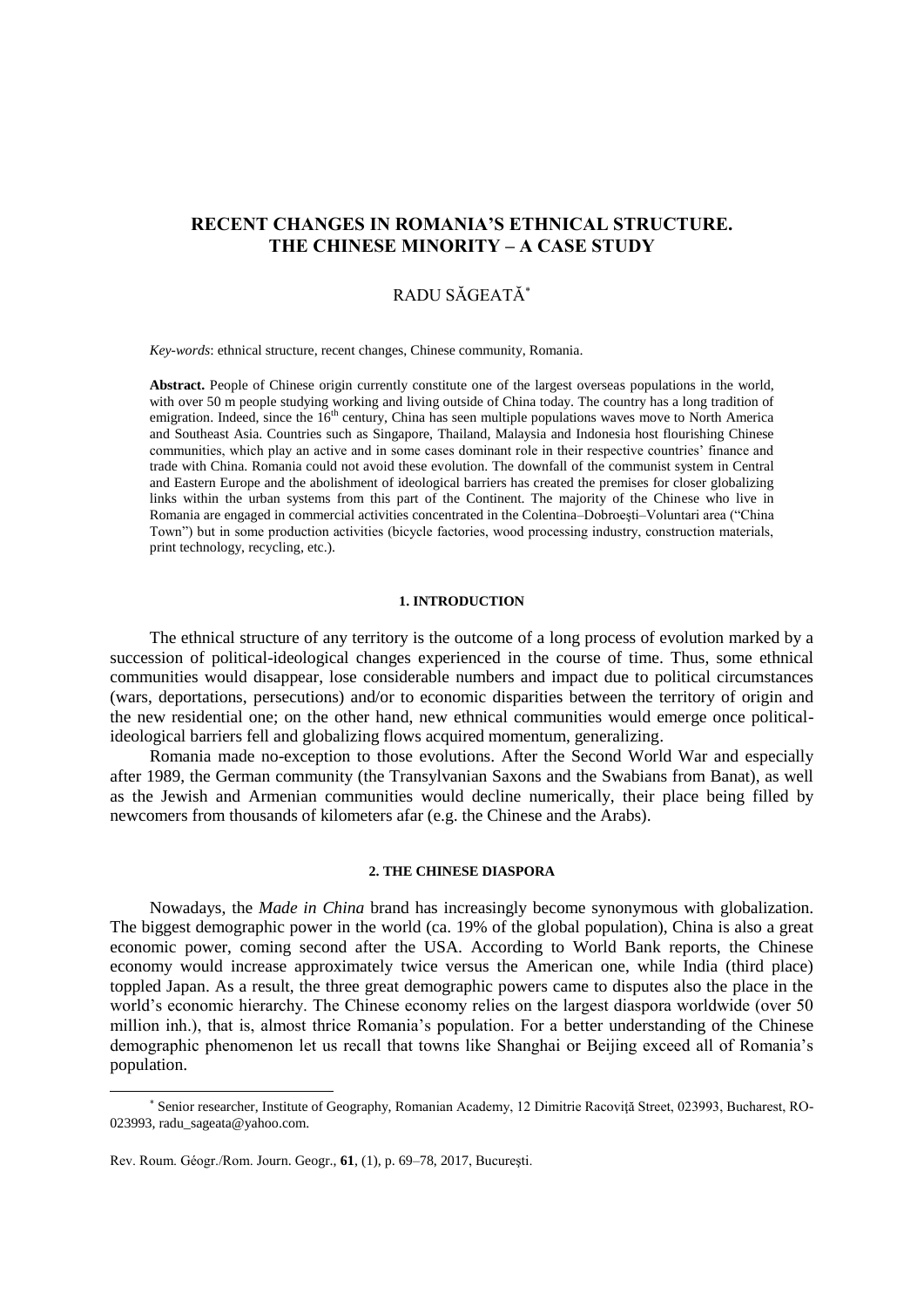The Chinese emigration is in no way a recent phenomenon. Given the geographical proximity to China of Indochina, Korea and Indonesia coastal zones, Chinese populations colonized them as early as the Antiquity, having substantially contributed to shaping their cultural identity.

As early as the Ming Dynasty, the Chinese navigator Zhèng Hé was assigned seven expeditions (1405–1433) in the Indian and Pacific Oceans to fight piracy, which threatened Chinese trade, and also make coastal investigations, reaching as far as Arabia and East Africa. During the Qing Dynasty (1644–1912), several normative acts were issued, constantly restricting migratory flows; those who left the country without official permit were considered traitors and executed. Having a high natural increase rate and restricting emigration, led to a substantial numerical rise of population, pushing China into the forefront of the world hierarchy.

Yet, it was only in the second half of the  $19<sup>th</sup>$  century, that the imperial authority declined and European influences penetrated into the country; the Chinese diaspora emerged (largely after 1910), when the monarchy was abolished and the Republic of China came into being (1911–1949). The normative barriers limiting emigration fell and a sudden outflow of population, especially to South-East Asia, but also to Australia and beyond the Pacific, took place. Widespread poverty, particularly in the country-side, famine and the dissolution of the British, French, and Dutch colonial systems produced a shortage of labour in the new South-Asian states because many European citizens, or their heirs, residents in these countries, migrated to the former colonial metropoles looking for better living conditions.

In this way, Chinese communities appeared in Singapore, the Philippines, Indochina, Indonesia and Korea, Australia and America, mostly in the USA. These communities would substantially grow numerically especially after the 1949 Civil War, when the Communist Party came to the helm of the country. The removal from power of the Kuomintang national forces would considerably augment emigration fluxes as people tried to escape persecutions in Communist China. This move would dynamise the Japanese economy and contribute decisively to the other emerging economies in South-East Asia (Singapore, South Korea, Malaysia, Indonesia, Thailand and Brunei). Simultaneously, migrational flows to the Western states would increase along three directions: to America (particularly the USA, Canada, Brazil and Peru); Western Europe (especially to Germany and France), Australia and New Zealand. Emigration targeted also the Communist Bloc, e.g. on the one hand, the Russian Far East and South Siberia (Buryatia, Tuva, Altai, etc.) and, on the other hand, Vietnam, where the Chinese minority is known by the name of *hoa*.

The 1989 events in Tienanmen Squere, followed by the transfer to China of the British and Portuguese sovereignty over the cities of Hongkong (1997) and Macao (1999), increased emigration waves, many of their citizens holding double citizenship. These events marked a turning-point in the Chinese economic policy, engendering new special economic zones<sup>1</sup>.

Chinese emigration to Africa got momentum largely after 2000, when economic agreements with the raw-material exporting countries were signed (South-Africa, Angola, Zambia, Namibia, Nigeria, Chad, Algeria, etc.). Chinese exports to Africa consisted in both infrastructure exploitation technique, with the corresponding workforce, and an entrepreneurial culture, which was distinctively different from what existed in the host countries. As a result, the Chinese communities would in time acquire privileged places in the economic and social hierarchy of the host-countries. This situation has often generated resentments among the population of the poor countries in particular, incidentally turning into social tension and conflicts (e.g. the 1969 anti-Chinese revolts in Malaysia, 1965–66 and 1988 in Indonesia, and 2006 in Tonga).

At present, the largest Chinese communities live in South-East Asia, representing the majority in Singapore (74.1% of the total population), holding an important share in Malaysia (24.6%; 6,960,900 pers.) and Thailand (14.0%; 9,392,900 pers., the largest Chinese community in South-East Asia). As a matter of fact, nearly half (ca. 22 million) of the overall Chinese diaspora live in Thailand, Malaysia, Indonesia and Singapore (Fig. 1).

<sup>&</sup>lt;sup>1</sup> Shenzen zone in the proximity of KongKong, and Zhuhai zone established close to Macao.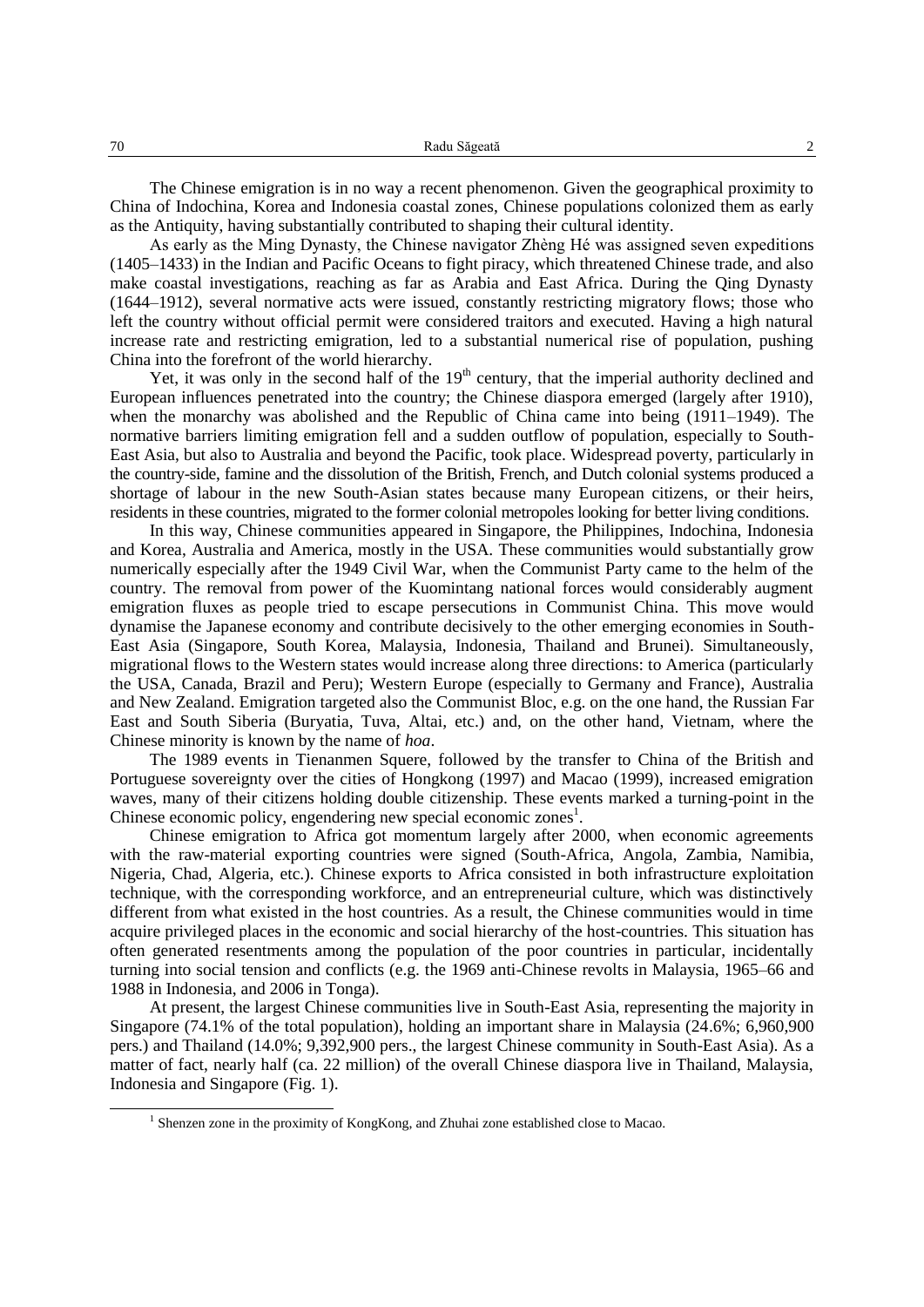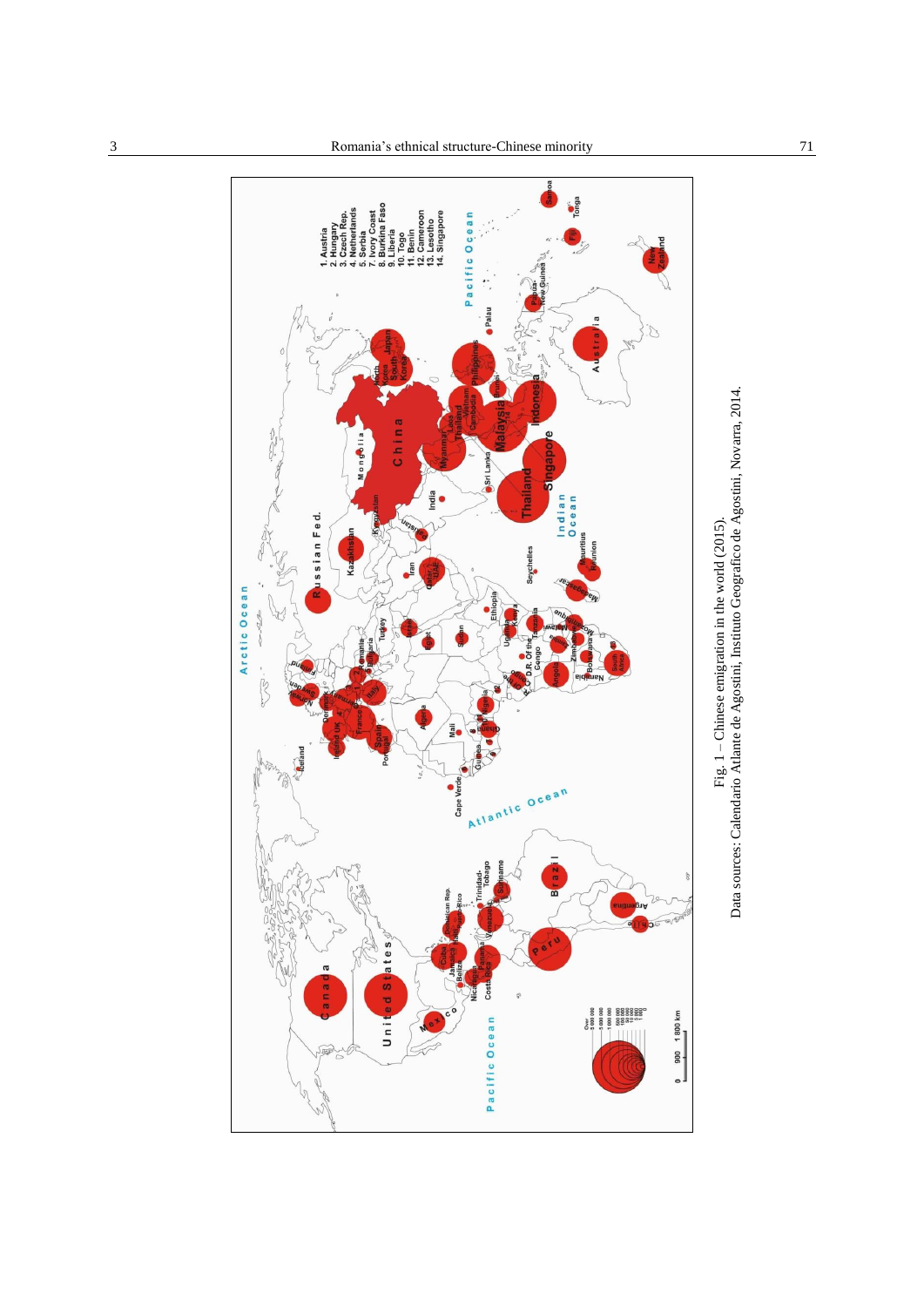Some of the towns (China Towns) in the above-mentioned states also have the largest Chinese communities: Bangkok (2,900,000), Singapore (2,800,000), Penang (650,000), Kuala Lumpur (612,300) and Jakarta (528,000) (Table 1).

The south of Siberia is perhaps the most characteristic demographic discontinuity worldwide. Despite ancient exchanges of population, the Sino-Soviet ideological gap  $(1956-1985)^2$  affected also this segment as the northern Chinese border became relatively closed<sup>3</sup>. In this way, the area was subjected to a strong demographic pressure between the Chinese ethnical bloc in the south (average density 145 inh./km<sup>2</sup>, often 1,000 inh./km<sup>2</sup> in the vast plains of Huang He and Yangtze) and the Siberian peoples in the north (average density under 1 inh./ $km^2$ ).

| <b>Host-country</b> | <b>Total</b><br>number of | Ratio of<br>Chinese / total<br>population of<br>host-country | <b>Cities hosting important Chinese</b><br>communities |                                          |                                                    |
|---------------------|---------------------------|--------------------------------------------------------------|--------------------------------------------------------|------------------------------------------|----------------------------------------------------|
|                     | <b>Chinese</b>            |                                                              | City name                                              | <b>Total number of</b><br><b>Chinese</b> | <b>Ratio of Chinese /</b><br>total city population |
| Thailand            | 9,392,900                 | 14.0                                                         | Bangkok                                                | 2,900,000                                | 35.0                                               |
| Malaysia            | 6.960.900                 | 24.6                                                         | Penang                                                 | 650,000                                  | 39.1                                               |
|                     |                           |                                                              | Kuala Lumpur                                           | 612,300                                  | 34.6                                               |
| Singapore           | 2,808,300                 | 74.1                                                         | Singapore                                              | 2,808,300                                | 74.1                                               |
| Indonesia           | 2.832.510                 | 1.2                                                          | Jakarta                                                | 528,000                                  | 5.5                                                |
| Mvanmar             | 1.637.500                 | 3.2                                                          |                                                        |                                          |                                                    |
| The Philippines     | 1,350,000                 | 1.3                                                          |                                                        |                                          |                                                    |
| Vietnam             | 970,900                   | 1.1                                                          |                                                        |                                          |                                                    |
| Cambodia            | 800,000                   | 6.0                                                          |                                                        |                                          |                                                    |
| Korea Rep.          | 800,000                   | 1.6                                                          |                                                        |                                          |                                                    |
| Japan               | 674,900                   | 0.5                                                          |                                                        |                                          |                                                    |

*Table 1* The largest Chinese communities in South-East Asia (2015)

*Data sources*: Calendario Atlante de Agostini, Instituto Geografico de Agostini, Novarra, 2014.

As the ideological blockage was lifted, the demographic flows northward got momentum, the share and influence of the Chinese communities from south and east Siberia in the local economy growing. The number of Chinese living in the Russian Federation is estimated at 200,000 – 400,000 people, diffusely distributed, being concentrated especially in the south of Siberia autonomous republics and in the big urban centres.

The Chinese communities living in the USA and Canada (ca. 5.3 million people) are the followers of the economic immigrants who began arriving especially in the latter half of the  $19<sup>th</sup>$ century. They would concentrate in five areas of big urban agglomerations: New York, San Jose – San Francisco – Oakland, Los Angeles, Toronto and Vancouver.

Latin America hosts over 2.6 million Chinese people, half of them living in Peru (1.3 mill., 4.1% of the country's population). They are known by the name of tusán, derived from Taishan (Toishan) city, Guangdong Province (China), the first Chinese emigrants to Peru having originated therefrom. Beginning with the  $16<sup>th</sup> - 17<sup>th</sup>$  cc, they had been brought as slaves by Spanish and Portuguese navigators (Look, 2010).

For all the significant cultural differences, the Chinese immigration to Australia and New Zealand has never ceased, currently representing some 4% of the overall population in each of these countries (i.e. 12 mill. people).

 $2 A$  Sino-Soviet ideological gap, begun in 1956, became known only after 1961, when the Chinese communists officially denounced the "band of Soviet leadership traitors"; things would smooth down in 1985, when Mikhail Sergeyevich Gorbachev and Deng Xiaoping came to rule Russia and China, respectively.

<sup>&</sup>lt;sup>3</sup> Mongolia growing into Moscow's ideological satellite.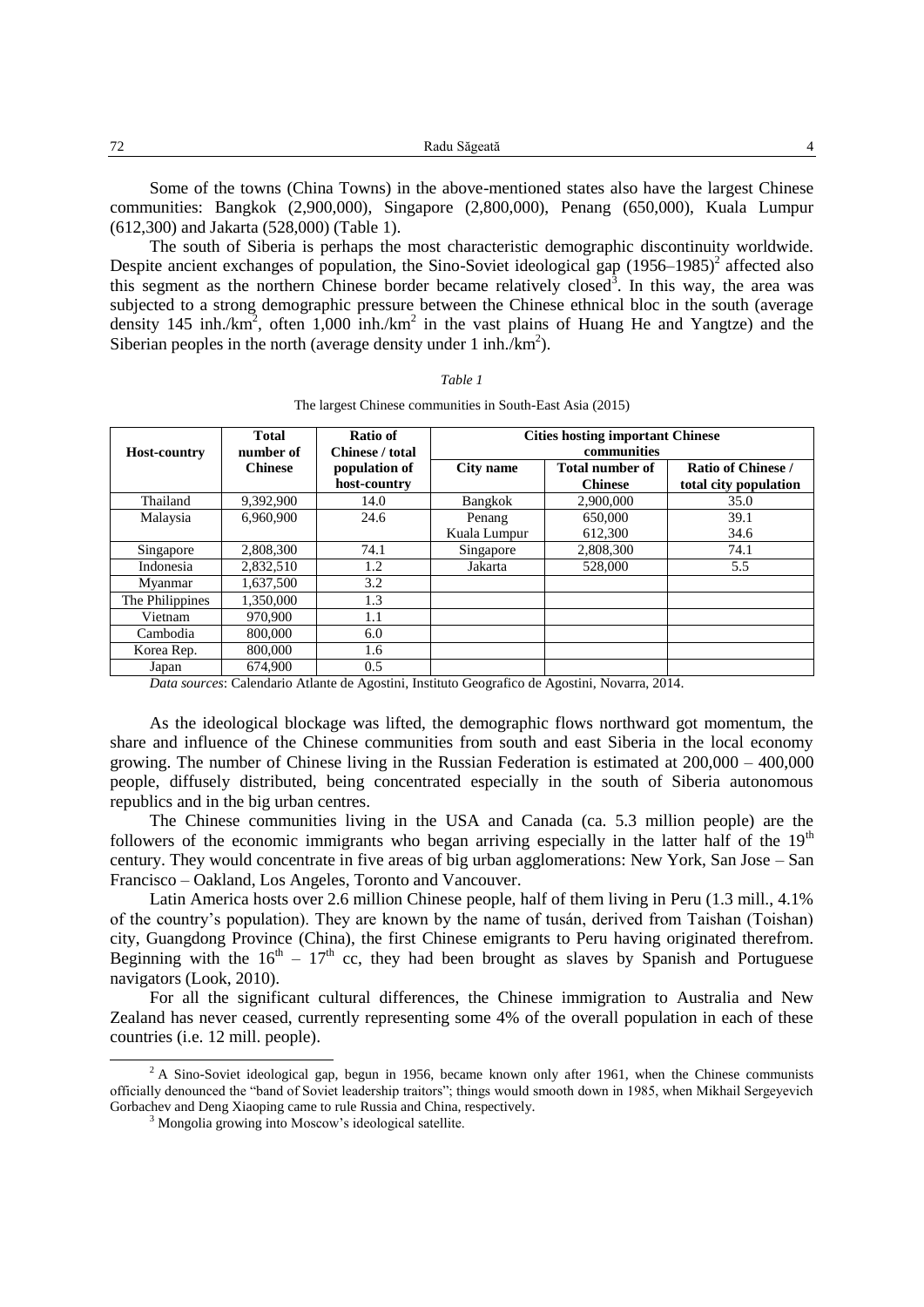Obviously, in most cases, migrational flows were generated by economic factors, being facilitated through the intermediacy of the powerful South-East Asian Chinese communities. According to statistical data, about 866,500 Chinese live in Australia<sup>4</sup> and some 180,000 in New Zealand<sup>5</sup>.

Chinese migration to Africa is a recent, exclusively economic, demographic phenomenon that got momentum after the year 2000. The agreements concluded between Chinese investors and their African partners have in view industrial and infrastructural co-operation projects to be implemented with Chinese management and workforce, local labour being hired only on condition that they should observe certain quality standards imposed by the Chinese managers. As a result, Chinese specialists and workers, most of them together with their families, came to work in the African states, forming gated communities.

The host-countries, China has trade relations with, have a relative political stability and important mineral resources. About 50% of the Chinese residents in Africa are found in two southern African states: the South-African Republic (ca. 350,000 pers.) (Rahimy, 2009) and Angola (259,000 pers.), being employed mainly in the extractive industry.

Massive Chinese immigration to Western Europe occurred after 1950, when political opening began, the EEC came into being, and post-war economic development was short of labour force. The EU Chinese communities are put to some 2 million people.

Most of them live in France (700,000 pers.), basically one-third (1%) of that country's population. The explanation would be that Indochina, a former French colony, triggered emigration flows to the colonial metropole. A second destination for the Chinese emigration was the United Kingdom of Great Britain and Northern Ireland (over 450,000 Chinese settlers, 0.7% of the country's population). Italy has the third largest Chinese community in the EU  $(320,794 \text{ pers.})^6$ , migrants coming at a faster rate in the last 15 years. Next in line stands Spain  $(166,223 \text{ pers.})^7$ , the Chinese immigration also dating from colonial times, a massive move beginning in the years 1920–1930, and especially after 1990, people being tempted by economic opportunities. The other countries hosting Chinese communities on their territory are Holland (80,198 pers., 0.5% of that country's population)<sup>8</sup>, Germany (56,000 pers.)<sup>9</sup>, Sweden, Austria, Ireland, Norway and Denmark (between 10,000 and 40,000 pers. each).

#### **3. CHINESE EMIGRATION TO ROMANIA. CONSEQUENCES. CHINESE INVESTMENTS**

China's economic opening promoted by Deng Xiaoping<sup>10</sup> after 1985, associated with the collapse of the communist political system in Central and Eastern Europe, triggered a strong Chinese immigration in this part of the Continent, too. The Chinese community in Romania, established in the 1990s, would evolve at a fast pace, setting in the North-Eastern part of Bucharest, the country's capital.

According to official statistics (October, 20, 2011 Census data), 2,017 Chinese live in Romania, but their real number is by far greater, given that many of them dwell here without legal forms. The Romanian Office for Immigration advances the figure of  $8,253$  persons<sup>11</sup>, that is four times more (Wundrak, 2010).

j

<sup>4</sup> Cultural Diversity in Australia. Reflecting a Nation: Stories from the 2011 Census, Australian Bureau of Statistics, [https://www.abs.gov.au,](https://www.abs.gov.au/) Nov. 2015.

<sup>5</sup> Statistics New Zealand, 2013 Census QuickStats about culture and identity, [https://www.stats.govt.nz,](https://www.stats.govt.nz/) Nov. 2015.

<sup>6</sup> [https://en.wikipedia.org/wiki/Chinese\\_people\\_in\\_Italy,](https://en.wikipedia.org/wiki/Chinese_people_in_Italy) Nov. 2015.

<sup>7</sup> Under Spanish Census, Jan. 1, 2009.

<sup>8</sup> In 2012.

 $9$  In 2010.

 $10$  Deng Xiaoping (1904–1997), the third President of the Chinese People's Political Consultative Conference, and of the Central Military Commission of China, was the founder of the "Chinese type of socialism" and of the "socialist market economy".

<sup>11</sup> Source: stirileprotv./stiri/Romania-te-iubesc-intre-doua-luni-romano-chinezii.html., Dec. 2015.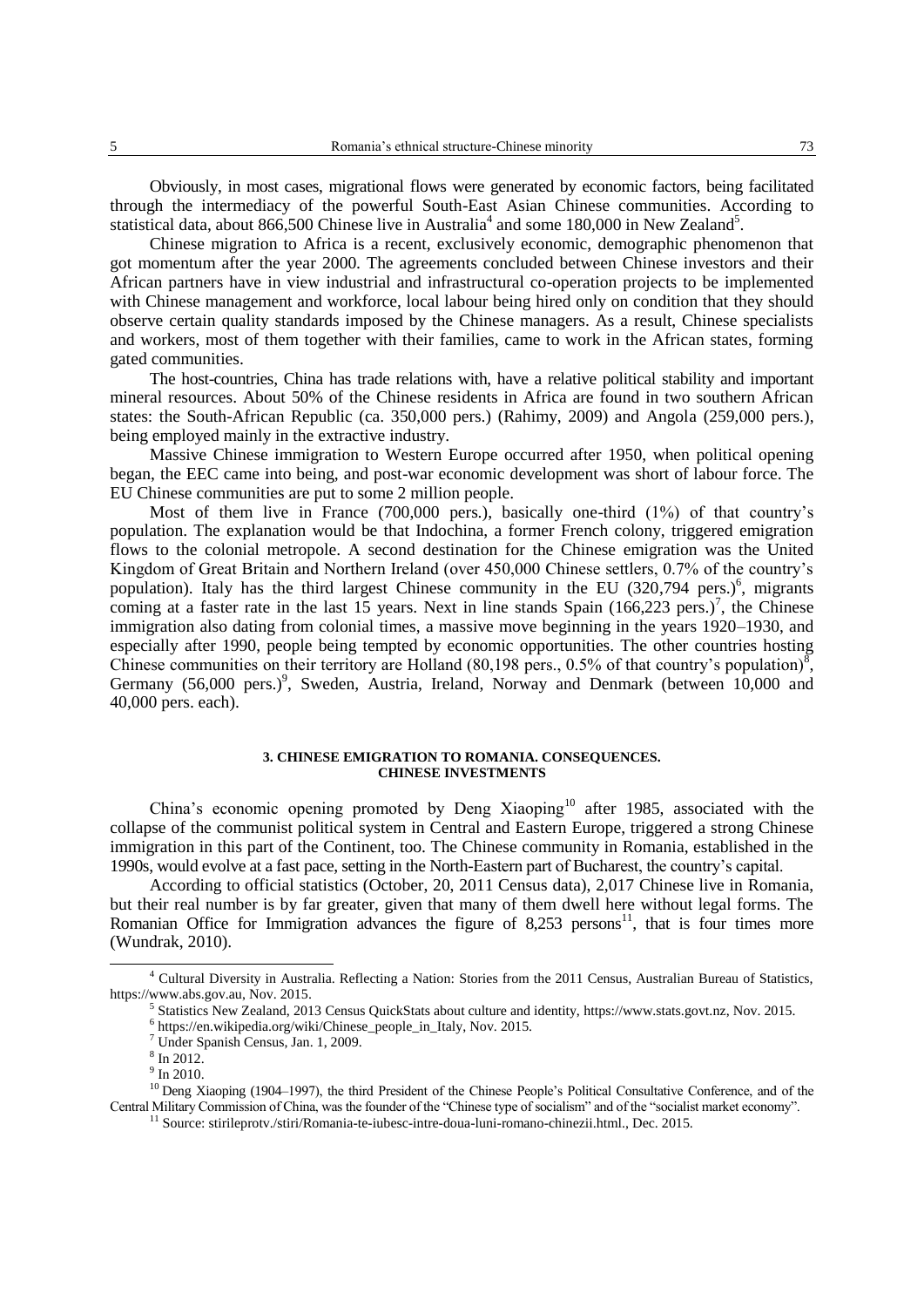In terms of territorial distribution, large numbers are registered in Bucharest city, Romania's capital and in Ilfov County (1,032 and 681 people, respectively), accounting for 85% of all Chinese nationals who live in Romania. In Ilfov County, most of them are found in Voluntari town (359 pers.), in Dobroeşti (210 pers.) and Ştefăneştii de Jos (72 pers.) communes. Other nuclei of legal Chinese residents in Romania are the counties of Hunedoara (60 pers.) and Buzău (32 pers.), especially in Pârscov Commune (27 pers.) (Fig. 2).



Fig. 2 – The Chinese community in Romania (2011 Population and Housing Census data).

In Bucharest, it is Sector II which registers 886 Chinese residents, out of the 1,032 hosted by the city, that is 85.8% of all those who live in it, and 43.9% of all those who reside in Romania (Fig. 3). There is territorial contiguity between the Chinese-inhabited area (China Town Romania) on the territory of Voluntari and Pantelimon towns, of Dobroeşti and Ştefăneştii de Jos communes.

Most of these people deal in trading and services (restaurants serving specific Chinese dishes), commercial complex units like *Europa* and *Niro*, developed in the 1990s, are located on the outskirts of Bucharest along the highway to Urziceni Town (Colentina – Voluntari route), and represent an agglomeration of retail stands belonging mainly to Turkish, Arab and Chinese investors. The *Dragonul Roşu* (Red Dragon) Company, set up in 2003 by the *Niro Investment Group* of firms, underlies the *China Town Romania* project, centred on Dragonul Roșu commercial area (142,570 m<sup>2</sup>) which has 10 pavilions with 5,500 shops. Most commodities originate from China, but some one-third of the traders are Romanian nationals. *Dragonul Roşu* commercial complex, employing around 9,000 people (Mureşan, 2015), is visited by some 15,000 potential buyers daily. Beginning with 100% Chinese goods and traders, at present one sees by 30% fewer Chinese operators and only 60–70% goods from China<sup>12</sup>.

 $12$  Idem.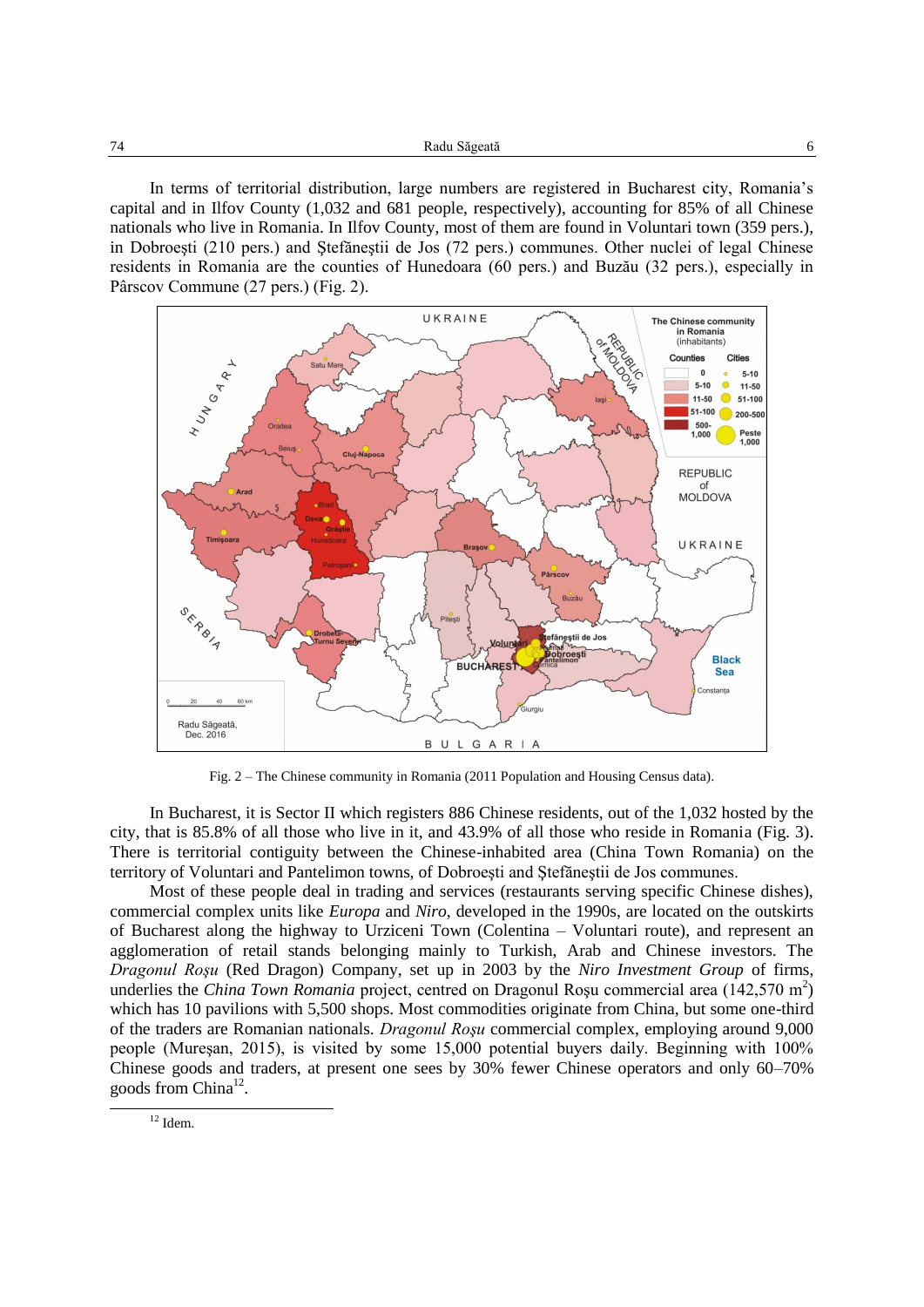

Fig. 3 – The Chinese Community in Bucharest (2011 Population and Housing Census data).

*Dragonul Roşu* (Fig. 4) commercial complex, the core of the China Town Romania Project, will be extended in the Bucharest – Dobroeşti – Voluntari – Afumaţi area, where China Business Centre Romania and a residential complex (China Towers), consisting of 12 blocs-of-flats with 600 apartments, are scheduled to be built $^{13}$ .



Fig. 4 – "Dragonul Roşu" (*Red Dragon*) Complex (interior) preserves influences of Chinese architecture (Photo Radu Săgeată, June 2015).

<sup>13</sup> *China vrea în UE cu escală prin România* [China wants to be in the UE with a stoper in Romania], by Adrian Mihai, National Journal Magazine, [http://www.](http://www/) media.imopedia.ro/stiri-imobiliare/china-vrea-in-ue-cu-escala-prin-romania-1370.print.html, Dec. 2015.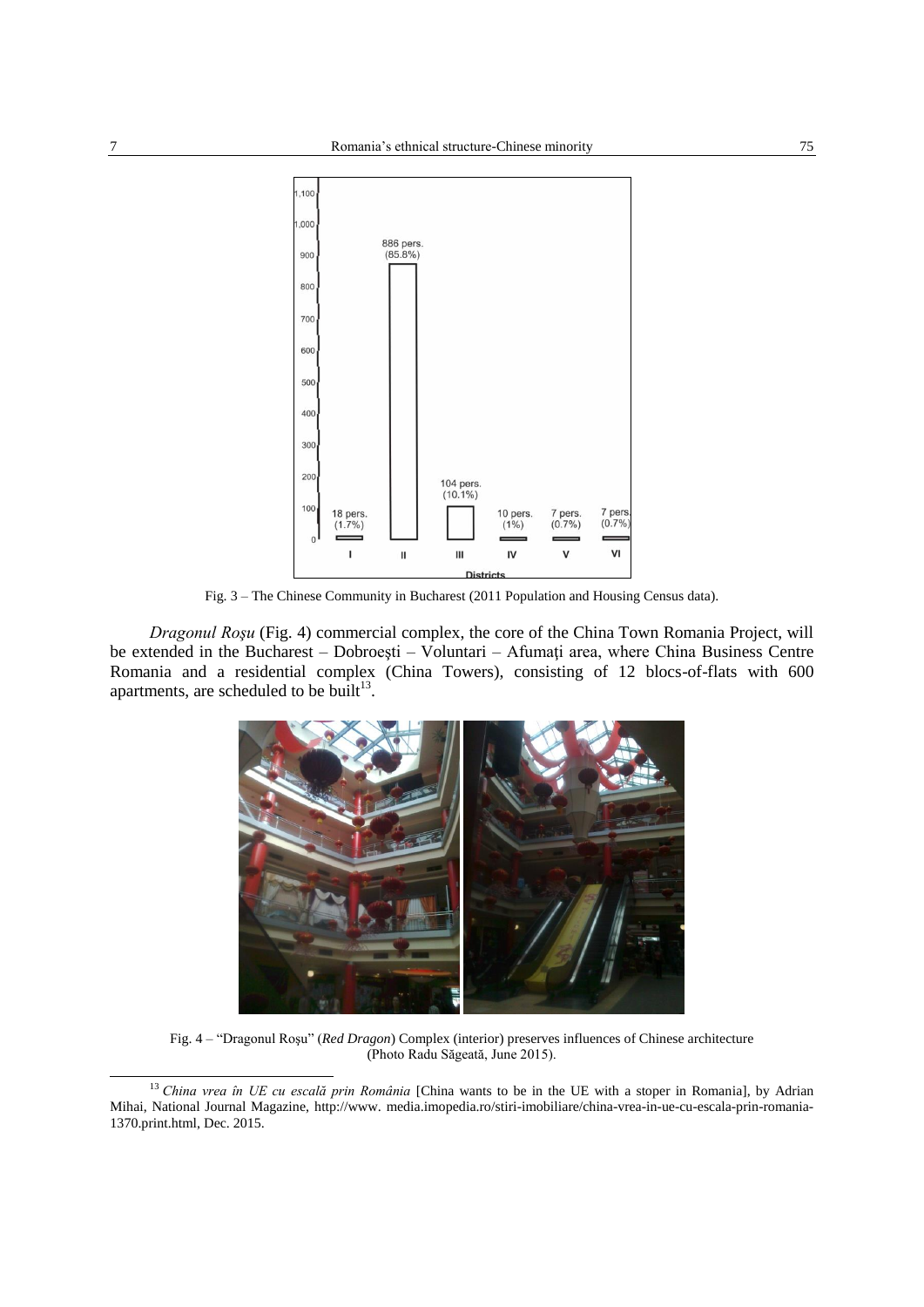Chinese investment in Romania was a slow-going process, with only ten more important investments having been reported until the second semester of 2001 (Fig. 5).





In addition to the Chinese investment made in the north-east of Bucharest, a few others, yet not that big (under 50 mill. euro), were placed in the countries of Buzău, Prahova, Constanţa, Ialomiţa and Hunedoara some of them being located in the country-side as well.

In 2011, the value of Romanian – Chinese exchanges amounted to 14 billion USD, out of which only 544 mill. represented Romania's exports to China, a negative trade balance, while imports from China would double compared to 2005 (Tiron, 2012).

At the end of 2014, ZTE Company, one of the biggest producers of telecommunication networks in China, opened a services centre in Romania which provided  $250$  new jobs<sup>14</sup>. This comes besides a new major investment in mobile telecommunications from the Huawei Technologies which, in 2012, had opened a regional centre in Bucharest, providing technical assistance to Central and Eastern Europe, to Northern and Western countries. The Chinese investment for this development was of 6 million euro, with the intention of raising it to 100 million euro until 2018, in addition to the 90 million euro of Chinese investment over 2007–2012<sup>15</sup>. At the end of 2014, Huawei Romania numbered about 1,200 employees, over 70% of them Romanian nationals, it also supplying some 2,500 temporary jobs in the operational units of Romania<sup>16</sup>.

<sup>14</sup> Source: [http://ziare.com/afaceri/investitii-straine/chinezii-de-la-zte-vor-investi-in-romania-veste-buna-pentru](http://ziare.com/afaceri/investitii-straine/chinezii-de-la-zte-vor-investi-in-romania-veste-buna-pentru-vestul-tarii-1290232)[vestul-tarii-1290232,](http://ziare.com/afaceri/investitii-straine/chinezii-de-la-zte-vor-investi-in-romania-veste-buna-pentru-vestul-tarii-1290232) Mar., 27, 2014; Dec. 2015.

<sup>15</sup> Source[: http://www.capital.ro/seful-huawei-romania-avem-in-plan-investitii-de-100-mil-euro.html,](http://www.capital.ro/seful-huawei-romania-avem-in-plan-investitii-de-100-mil-euro.html) Sept. 12, 2014.  $^{16}$  Idem.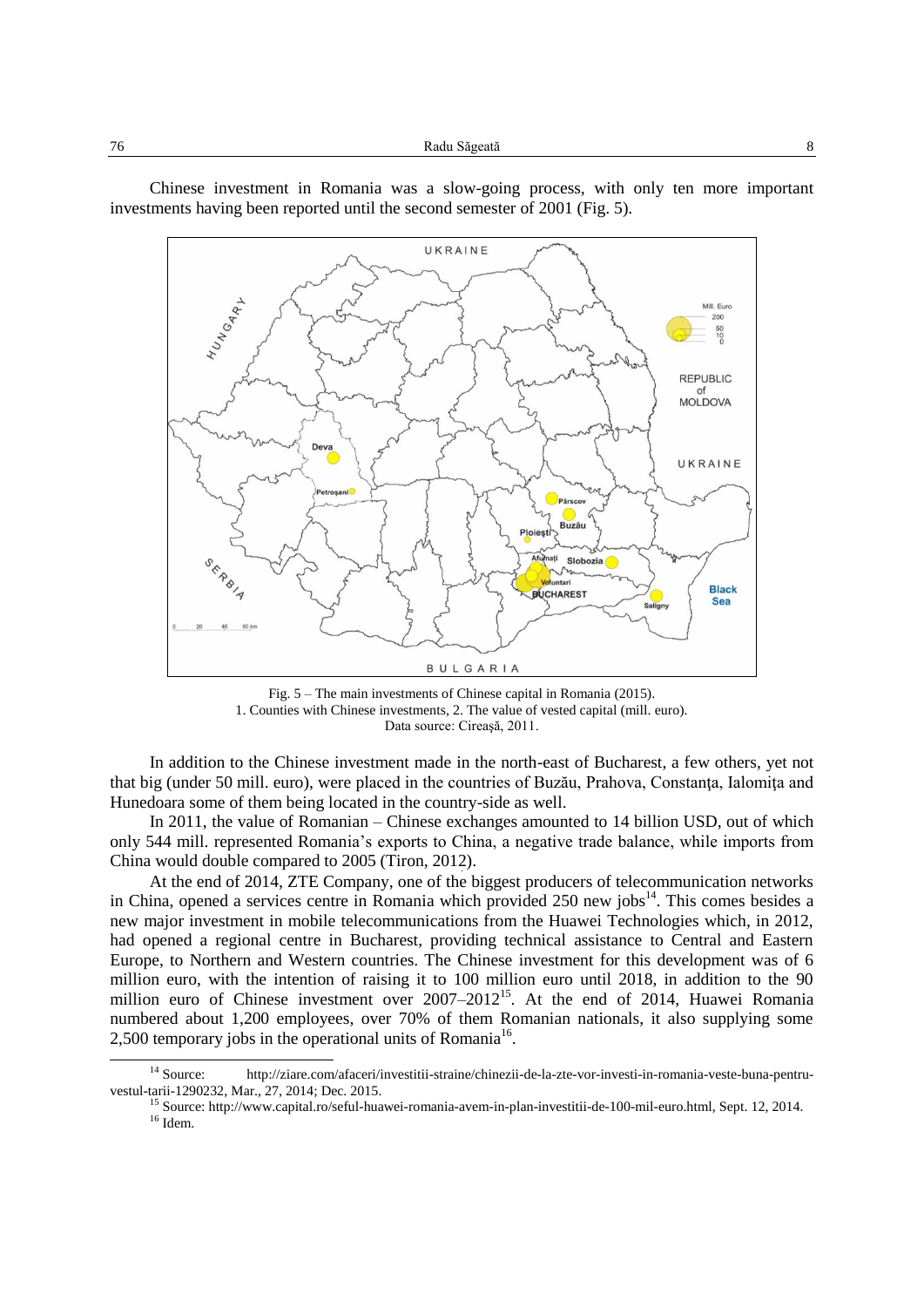China's investment is placed also in the energy sector, especially in building sectors 3 and 4 at the Cernavodă Nuclear Station<sup>17</sup>, as well as in the Rovinari and Mintia–Deva energy estates, in aeolian centrals projects, and in the construction of the Tarniţa–Lăpuşeşti water-power plant on the Someşul Cald River (1,000 MW installed power; a 1.16 billion euro investment that will create nearly 1,000 new jobs) $^{18}$ .

Also attractive to Chinese investment is the transport infrastructure, with a high-speed railway to be built on the Vienna–Bucharest–Constanța line<sup>19</sup>.

The Chinese interest in agriculture covers the import of food products (mainly meet, wine, cereals and bee honey), and industrial equipments. Food exports to China will grow to ca. 1 billion euro/year, that country's total investments in Romania reaching up to 8.5 billion euro<sup>20</sup>.

However, the main problem facing the authorities is connected with the extent to which the Chinese can integrate, they often stating that, not being familiar with Romanian, they do not understand the rules of this country.

#### **4. CONCLUSIONS**

The biggest diaspora worldwide is not only demographic, but also economic. The post-war economic progress made by the South-East Asian states is largely due to the Chinese communities. The cheap labour-force that came from China, Taiwan or from South-East Asia has stimulated the economic development of Western Europe and North America.

On the other hand, implementing liberal-type reforms in the Chinese economy, encouraged migrational fluxes and the establishment of a powerful Chinese diaspora that contributed to improving international relations, creating new commodity markets and implicitly infusing foreign capital in the Chinese economy. As a result, the Chinese economy has constantly developed over the last three decades, surpassing the phase of a poverty-stricken economy and succeeding in solving major problems of food and clothing for millions of people, while creating important export availabilities. The former Chinese emigrants, or their followers, actual millionaires, started coming back to their homeland and provide new jobs.

However, despite the strong Chinese community existing in Romania, the Chinese presence is still below the possibilities offered by the Romanian market, what they are dealing in is mostly the import of goods and making small investments in family business (trade, services and the small industry).

**ACKNOWLEDGEMENTS.** The research for this paper was conducted under the research plan of the Institute of Geography, "Geographical studies on the evolution of the ethnical structure after 1990".

#### **REFERENCES**

Cireaşă, D. (2011), *Harta investiţiilor chineze în România*, România Liberă, 30 June 2011, http://romanialiberă.ro/ economie/finante-banci/harta-investitiilor-chineze-in-romania-229884.

Hoerder, D. (2002), *Cultures in Contact: World Migrations in the Second Millennium*, Duke University Press.

<sup>17</sup> Source: [http://www.ziare.com/economie/comert/discutii-la-ccir-china-e-interesata-de-investitii-la-cernavoda-si](http://www.ziare.com/economie/comert/discutii-la-ccir-china-e-interesata-de-investitii-la-cernavoda-si-lauda-rom%20expo-1353923)[lauda-rom expo-1353923,](http://www.ziare.com/economie/comert/discutii-la-ccir-china-e-interesata-de-investitii-la-cernavoda-si-lauda-rom%20expo-1353923) Mar. 10, 2015.

<sup>18</sup> Source[: http://evz.ro/investitiile-chineze-in-romania-intra-in-faza-galopanta-1069580.html,](http://evz.ro/investitiile-chineze-in-romania-intra-in-faza-galopanta-1069580.html) Jan. 4, 2014.

 $19$  Idem.

 $20$  Data presented at the Economic Forum "China – Central and Eastern Europe", Bucharest, Nov. 2013, http://www.stirileprotv.ro/stiri/actualitate/summit/-important-la-bucuresti-prima-vizita-a-unui-premier-al-r-p-chineze-dupa-19-ani.html.